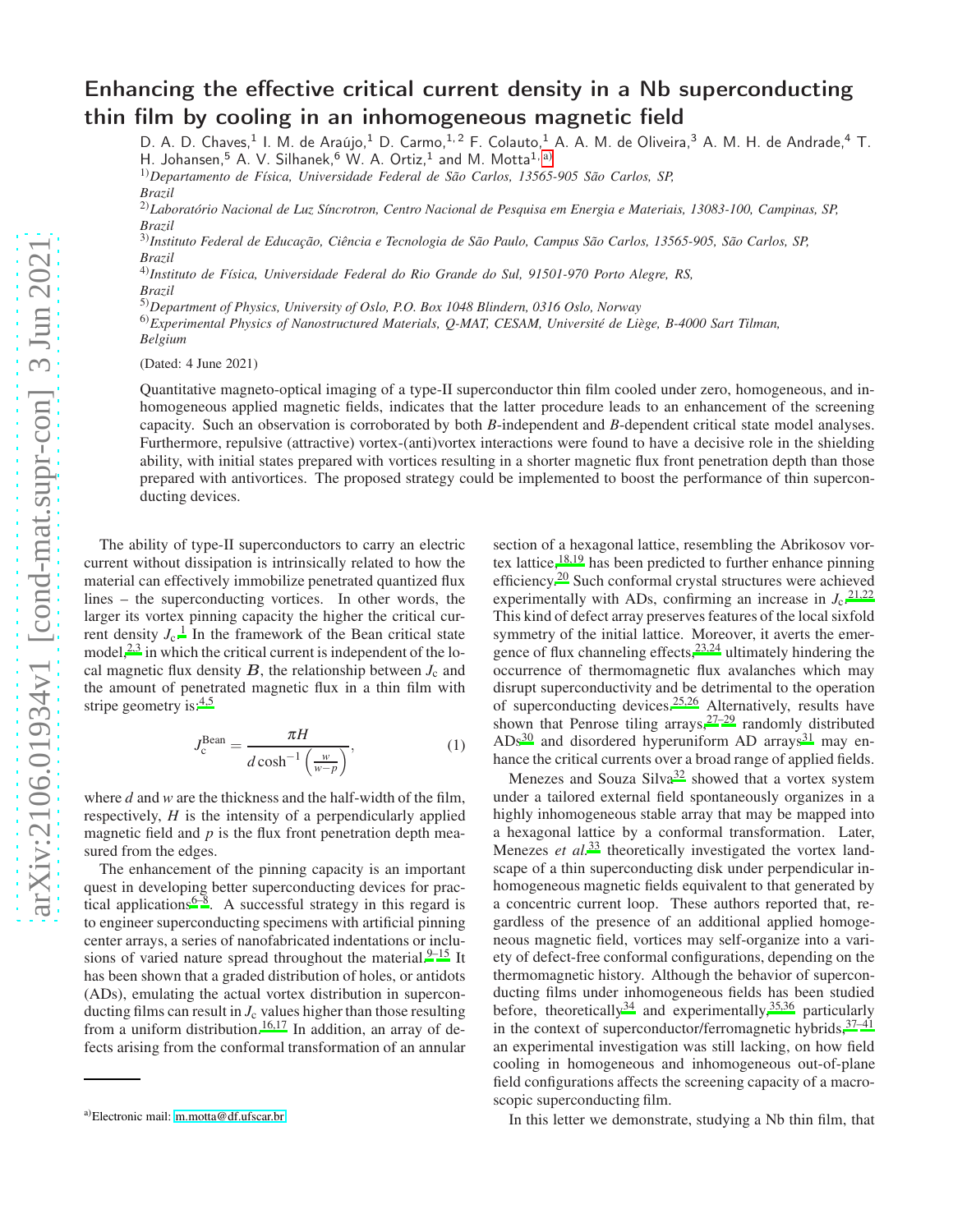the flux front penetration is affected by different field cooling procedures, being more pronounced when cooling is performed under inhomogeneous fields. Moreover, comparing states prepared either with vortices or antivortices reveals that repulsive vortex-vortex interactions enhance the screening of incoming magnetic flux, while the attraction among vortices and antivortices results in a deeper penetration, indicating a hierarchy on the effective critical current dependent on these interactions and the distribution of previously trapped flux lines.

To conduct these investigations, we fabricated the Nb superconducting device presented in Fig. [1\(](#page-1-0)a). The 200 nmthick film was grown via dc magnetron sputtering on a Si substrate in a UHV system with base pressure lower than  $2 \cdot 10^{-8}$  Torr. The device was patterned via optical lithography into a 2.48 mm-wide square film surrounded at a distance of 0.08 mm by a concentric 0.06 mm-wide Nb square ring connected to contact pads allowing for an electric current to pass through. The superconducting critical temperature  $(T_c)$  at zero dc field and  $i = 10$  mA is 8.5 K.<sup>[42](#page-5-19)</sup>

Measurements of both the temperature in the sample vicinity and the ring resistance showed that a 60 mA current will drive the ring to the normal state and disrupt the thermal equilibrium in the film, prompting the selection of 50 mA as the working current. At such a current and for an applied field of 70 Oe, which leads to a full penetration state in the film, the ring showed a superconducting critical temperature  $T_c = 8.3$  K, as demonstrated in Fig. [1\(](#page-1-0)b). Accordingly, it was found that a temperature of  $T = 7$  K was suitable for these measurements to ensure reproducibility.

The magneto-optical imaging (MOI) technique,<sup>[25](#page-5-6)</sup> based on the Faraday effect, was used to investigate the flux penetration patterns in the Nb device. The experimental station was equipped with Helmholtz coils to generate a highly uniform magnetic field up to 150 Oe perpendicular to the film. A Bi-substituted yttrium iron garnet film (Bi:YIG) presenting a mostly in-plane spontaneous magnetization was used as Faraday-active indicator.<sup>[43](#page-5-20)</sup> Domain walls separating regions presenting different magnetization orientations are known to appear in such magneto-optical materials. These walls are seen as saw-tooth-like lines that are easily displaced, leaving an undesired but unavoidable imprint in the magneto-optical (MO) image. Nonetheless, these domains have negligible influence on the overall flux distribution in the superconducting film.

Moreover, immediate analysis of MO images allows for a qualitative investigation of the flux distribution, as the local brightness is related to the magnitude of the perpendicular flux density. To obtain a quantitative picture, a pixel-by-pixel calibration algorithm<sup>[44](#page-5-21)</sup> implemented on MATLAB was used to recover the  $B(x, y)$  distribution. We also use the plu-gin StackReg<sup>[45](#page-5-22)</sup> together with ImageJ software<sup>[46](#page-5-23)</sup> to correct for sample drift within a precision of  $\pm 2$  pixels (or  $\pm 8 \ \mu$ m) in the position of any given image throughout the measurements.

Our main goal was to investigate the effect of different cooling routes on the flux front penetration depth in the Nb film. To achieve that, we prepared the specimen with five different initial states characterized by the cooling: (i) in the absence of a magnetic field, or zero-field cooling (ZFC); (ii) with ei-



<span id="page-1-0"></span>FIG. 1. (a) Optical image of the Nb device. Current directions and associated magnetic fields are indicated. (b) Temperature-dependent resistance of the ring for  $H = 70$  Oe and  $i = 50$  mA. (c) Calculated field distribution  $H_{\text{IFC+}}(x, y)$  generated by a counter-clockwise 50 mA current applied to the ring. Black square represents the film edges. (d)  $\mathbf{B}(x)$  profile in the film after IFC+ procedure obtained from quantitative MOI (blue) plotted alongside calculated  $B_{\text{IFC+}}$ profile.

ther a positive or negative uniformly applied magnetic field, or cooling in a homogeneous field (HFC $\pm$ ); and (iii) using currents flowing through the ring to generate inhomogeneous fields before cooling down the device (IFC $\pm$ ), as exemplified in Fig. [1\(](#page-1-0)a). Then, a positive out-of-plane uniform field  $H$ was applied to probe the flux penetration in the film. The different field orientations during cooling prepared the film either with a distribution of flux lines in the same direction as the applied magnetic field (vortices,  $HFC+$  and  $IFC+$ ) or in the opposite direction (antivortices, HFC− and IFC−). This is an important distinction since interactions between vortices are repulsive, $47$  but vortex-antivortex interactions are attrac-tive and may lead to the annihilation of the flux entities.<sup>[48](#page-5-25)</sup> These interactions have a decisive impact on the penetration dynamics of incoming vortices.[49](#page-5-26)[–52](#page-5-27)

Given the different field cooling procedures, one must make sure that images from different measurement runs are com-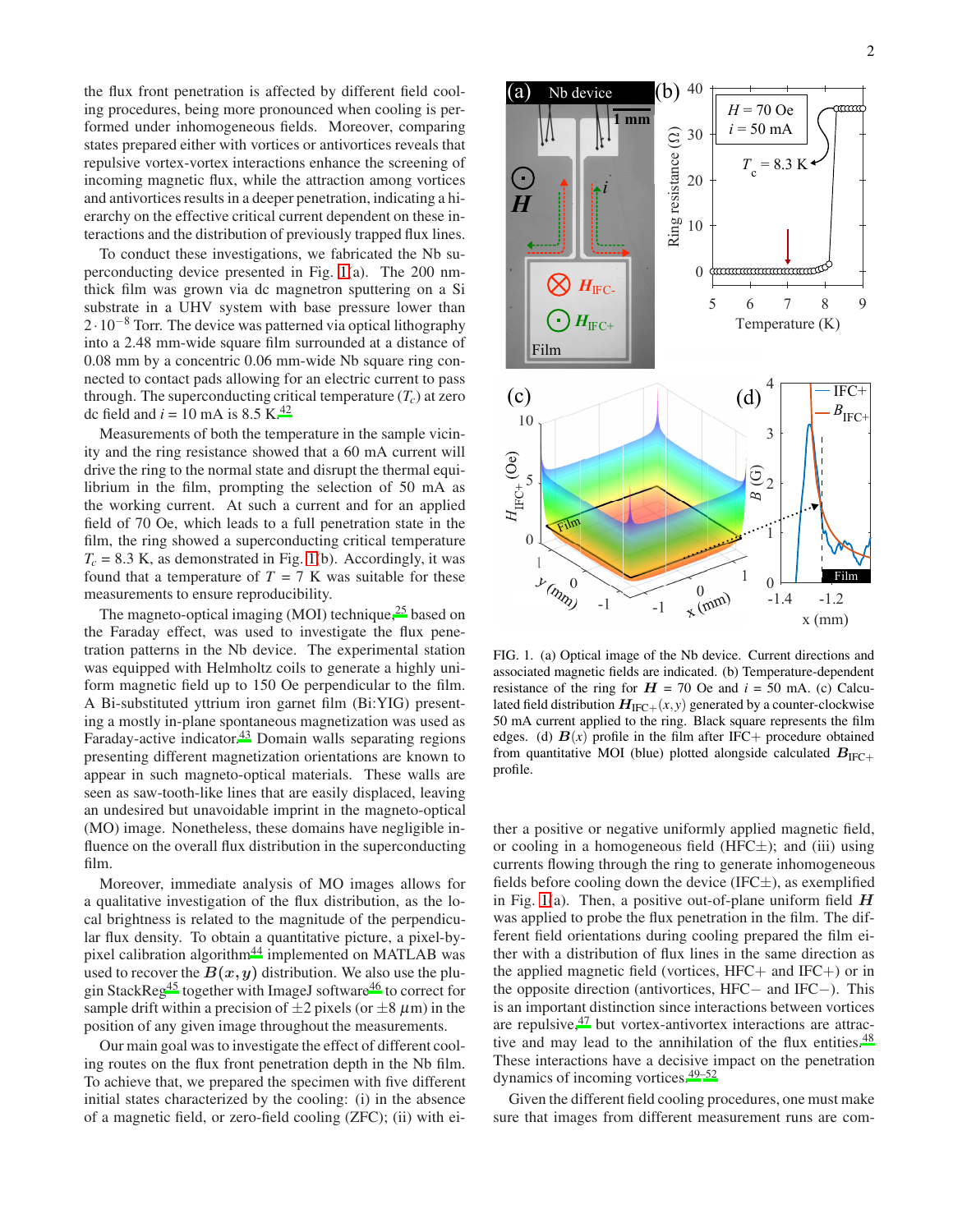parable. Since flux penetration occurs from the edges to the center of the superconducting films, we compare images in which the effective applied field  $H_{\text{eff}}$  has the same magnitude at the middle point of the borders. For the ZFC and HFC cases,  $H_{\text{eff}} = H$ , however, as current flows through the ring throughout an entire IFC run, in this case  $H_{\text{eff}}$  is a vectorial sum of the uniform field and the contribution arising from the ring,  $H_{\text{IFC}\pm}$ . Fig. [1\(](#page-1-0)c) presents  $H_{\text{IFC}\pm}(x,y)$  values inside the ring calculated from the Biot-Savart law and reveals that it has a magnitude of 1.5 Oe at the middle of the sample edges. As indicated in Fig. [1\(](#page-1-0)d), the flux density in the film after the IFC+ procedure matches the behavior of the inhomogeneous field profile (apart from fluctuations due to garnet domains) as one moves away from the borders, confirming our assumption that  $H_{\text{eff}} = H + 1.5$  Oe.

One can further attest the validity of this protocol exploring the flux distribution in the film. Fig. [2\(](#page-2-0)a) is obtained by performing a pixel-by-pixel subtraction of the local flux density value in the HFC+ image from the corresponding point in the IFC+ one, both for  $H_{\text{eff}} = 1.5$  Oe, i.e., the same field at the edges. When comparing this image to Fig. [1\(](#page-1-0)a), one can see that although the current ring is visible, the sample edges are not, indicating that the comparison protocol is valid. Mapping the  $B$  profile along one of the borders in Fig. [2\(](#page-2-0)a) reinforces such fact by showing a  $B(x)$  distribution around 0 G within the restrictions of our experimental uncertainty that presents a standard deviation of 2.6 G – see Fig. [2\(](#page-2-0)b). Directing our attention to spatial profiles passing through the film center, indicated schematically by the short-dashed line at the ZFC MO image in Fig. [3,](#page-3-0) and investigating all cooling routes with  $H_{\text{eff}}$  = 18 Oe, one can see in Figs. [2\(](#page-2-0)c-d) that a 2D averaging interpolation of the images provides more representative quantitative information, showing that the maximum difference between the fields at the edges for different procedures  $(\Delta_{\text{left}} = 1.8 \text{ G and } \Delta_{\text{right}} = 2.3 \text{ G, as defined in Fig. 2(d)) is}$  $(\Delta_{\text{left}} = 1.8 \text{ G and } \Delta_{\text{right}} = 2.3 \text{ G, as defined in Fig. 2(d)) is}$  $(\Delta_{\text{left}} = 1.8 \text{ G and } \Delta_{\text{right}} = 2.3 \text{ G, as defined in Fig. 2(d)) is}$ again well within our experimental error. In practice,  $\Delta$  depends on both  $H_{\text{eff}}$  and the position chosen to map the field across the sample. Choosing other positions for mapping the field might cause a slight variation on the absolute values of B but, regardless where,  $\Delta$  is always within the experimental resolution for magnetic fields of our experimental setup. It is important to mention that the intense variations along the field-free central region in the profiles are due to magnetic domains in the indicator, also visible in Fig. [3.](#page-3-0)

If, for example, we take the same  $H_{\text{eff}} = 18$  Oe to gauge the penetration patterns after different cooling procedures, the qualitative picture represented in Fig. [3](#page-3-0) emerges. Going from the leftmost (IFC−) to the rightmost panel (IFC+) a decrease in the flux front penetration depth is observed. This trend is more apparent in the lower row of Fig. [3](#page-3-0) which shows zooms of the bottom edge of the sample. This ordering reveals a hierarchy on the capacity to screen external magnetic fields related to the cooling route, since the left panels represent states prepared with antivortices while the right ones are prepared with vortices. Although our measurements cannot resolve the dynamics of individual vortices, the results suggest that vortexvortex interactions make it harder for the incoming vortices to penetrate the film as they need to overcome the barrier es-



<span id="page-2-0"></span>FIG. 2. (a) Subtraction of HFC+ and IFC+ field distributions with  $H_{\text{eff}}$  = 1.5 Oe. (b) Flux distribution along the film edge indicated by white straight line for  $H_{\text{eff}} = 1.5$  Oe at 7 K. (c) Flux distribution along the direction indicated by short-dashed line in Fig. [3](#page-3-0) for all cooling procedures with  $H_{\text{eff}} = 18$  Oe at 7 K. (d) Details showing  $\Delta_{\text{left}}$  and  $\Delta_{\text{right}}$  regions highlighted by dashed boxes in panel (c).

tablished by the repulsive potential. Therefore, the positive field cooling procedure may be interpreted as frozen pinned vortices acting as long-range pinning center-like landscapes or magnetic pinning-like distributions. In the HFC case, these frozen vortices are in a uniform distribution, whereas they are in a graded distribution in the IFC case. We could expect that a larger amount of vortices inside the sample would result in a shallower flux front, however, the graded distribution strongly suppresses vortex entry. When, in turn, incoming vortices are faced with antivortices, the attractive potential facilitates vortex penetration since annihilation processes may be allowing them to further penetrate the film, resulting in the overall effect observed in Fig. [3.](#page-3-0)

Moreover, one notices that the extreme cases in Fig. [3](#page-3-0) are IFC ("−" on the left and "+" on the right extremity) indicating that the initial flux distribution arising from cooling under inhomogeneous fields has a more pronounced effect on the flux front penetration depth than the homogeneous counterparts. These observations are in line with previous results showing that non-uniform pinning center distributions enhance the screening capacity of superconductors<sup>[17](#page-4-10)[,21](#page-5-2)</sup> and that inhomogeneous magnetic fields can be used to create optimal vortex arrangements to improve pinning.<sup>[33](#page-5-13)</sup> Such analysis is independent of any numerical data treatment and can be made directly from the raw intensity distribution obtained from MOI, dra-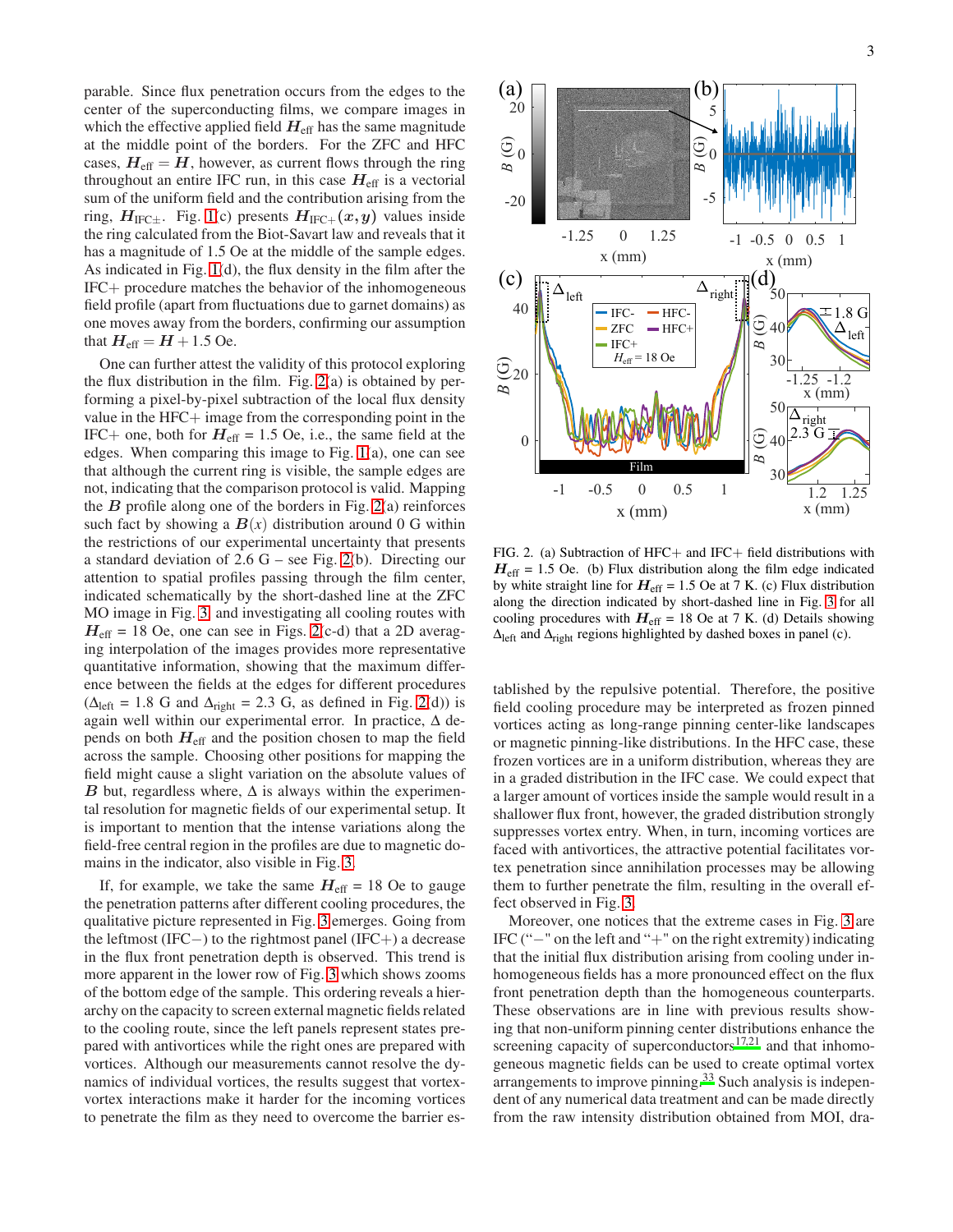

<span id="page-3-0"></span>FIG. 3. Field distribution in the Nb film for  $H_{\text{eff}} = 18$  Oe at 7 K and all cooling routes. Bottom panels are zoomed up details of the bottom edges showing the flux front penetration depth for each case. Long-dashed lines are guides to the eye and the short-dashed line in ZFC represents the region of the *B* profile in Fig. [2\(](#page-2-0)c).

<span id="page-3-1"></span>TABLE I. Comparison between current density variation obtained from the Bean and Kim models.

| Procedure  | $p \pm 0.024$<br>(mm) | Bean model<br>$J_{\text{eff}}^{\text{Bean}}$<br>$(10^5 \text{ A/cm}^2)$ | $J_{\text{eff}}^{\text{Bean}}$<br>$(\%)$ | Kim model<br><i>J</i> Kim<br>eff<br>$(\%)$ |
|------------|-----------------------|-------------------------------------------------------------------------|------------------------------------------|--------------------------------------------|
| IFC-       | 0.383                 | $24.6 + 1.0$                                                            | 94.2                                     | 95.6                                       |
| HFC-       | 0.375                 | $25.0 + 1.1$                                                            | 95.6                                     | 97.5                                       |
| <b>ZFC</b> | 0.350                 | $26.2 + 1.2$                                                            | 100                                      | 100                                        |
| $HFC+$     | 0.300                 | $28.9 \pm 1.4$                                                          | 110.3                                    | 103.4                                      |
| $IFC+$     | 0.288                 | $29.6 \pm 1.5$                                                          | 113.2                                    | 107.3                                      |

matically diminishing the importance of the visible garnet domains in the results.

Turning to the Bean model, the shorter flux penetration depth observed as one moves towards the IFC+ case implies a higher effective current density, i.e., a higher screening current flowing through the film at the same effective field. This is shown in Table [I](#page-3-1) where the values of *p* were measured directly from Fig. [3](#page-3-0) within a 6-pixel uncertainty. Besides the absolute values estimated for  $J_{\text{eff}}^{\text{Bean}}$  from Eq. [\(1\)](#page-0-1), the result is also presented in numbers relative to the ZFC case, indicating the percentage variation observed for each procedure.

The same behavior can also be observed for different effective applied fields. Subtracting IFC+ images from IFC− ones, in a procedure similar to that presented in Figure [2\(](#page-2-0)a), the resulting contrast highlights the difference in the flux penetration. For instance, if the flux penetration of image "A" is deeper than that of image "B", subtracting B from A would result in a positive (bright) contrast at the flux front. This is precisely what is observed in Fig. [4](#page-3-2) for  $H_{\text{eff}} = 12$  Oe, 24 Oe, 36 Oe, and 48 Oe, fading out for higher effective fields. Therefore, the IFC+ case always presents the shortest flux front penetration depth and, consequently, the higher screening capacity.

A different analysis based on the Kim model $53,54$  $53,54$  was done to account for a  $J_c(B)$  dependency that would lead to dif-



<span id="page-3-2"></span>FIG. 4. Subtraction of the IFC+ image from the corresponding IFC− for different  $H_{\text{eff}}$ : (a) 12 Oe, (b) 24 Oe, (c) 36 Oe, and (d) 48 Oe. Brighter pixels indicate a positive contrast.

ferences in both flux penetration and current distribution pat-terns in superconducting films<sup>[55](#page-5-30)</sup>. This dependency was recently shown necessary to explain experimental observations on the triggering of flux avalanches in Nb films<sup>[56](#page-5-31)</sup>. Therefore, an analysis beyond the Bean model is desirable for this data.

From average  $B(y)$  profiles considering 5 rows along the center of the film, current density distributions were obtained by means of numerical calculations described in Ref. [55.](#page-5-30) The results are normalized by the unknown critical current density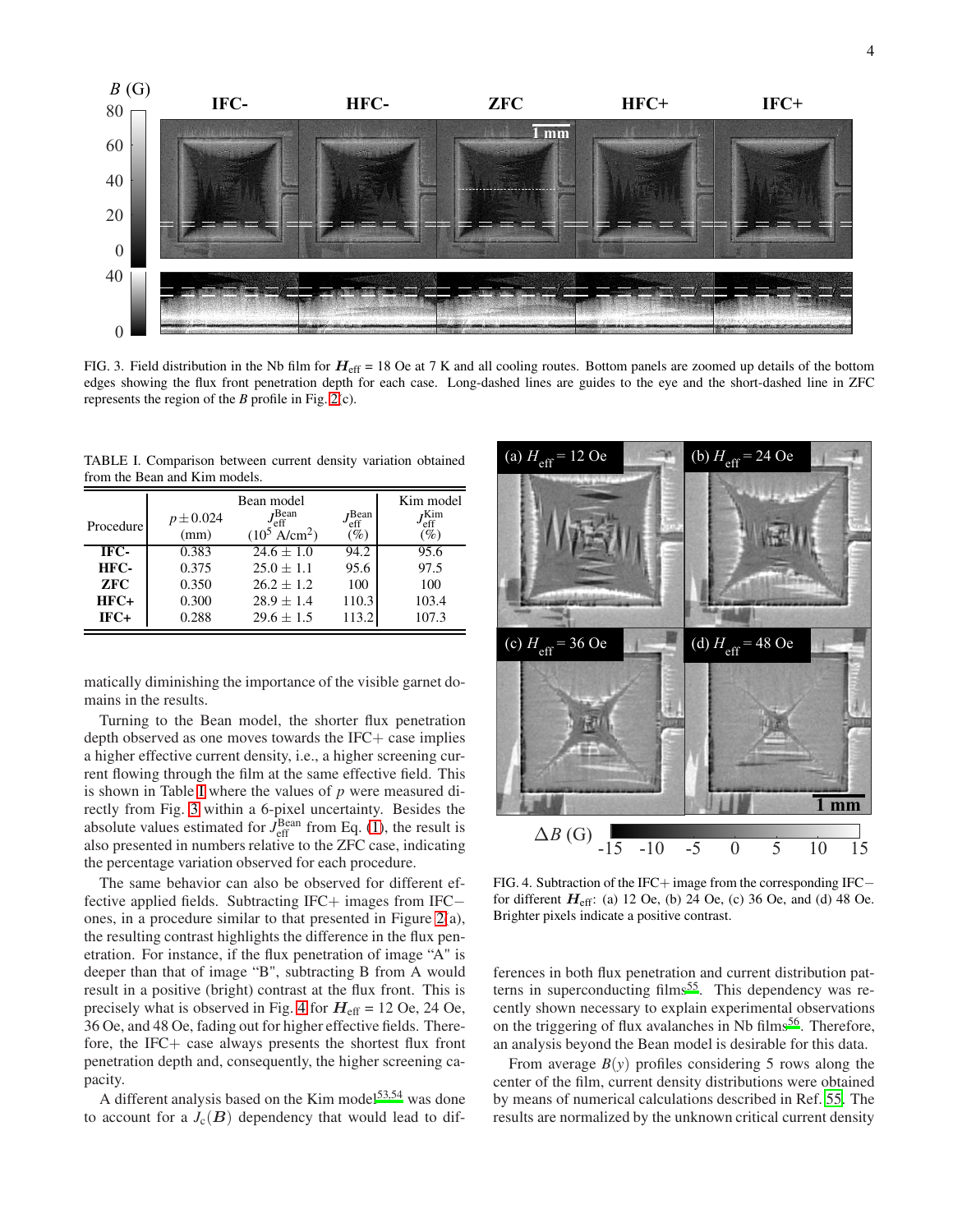

<span id="page-4-12"></span>FIG. 5. Schematic representation of the current density variation for different field cooling procedures and  $H_{\text{eff}}$ . Inset shows the evolution of current density enhancement with  $\vec{H}_{\text{eff}}$ . In both panels  $J_{\text{eff}}^{\text{Bean}}$ (closed symbols) and  $J_{\text{eff}}^{\text{Kim}}$  (open symbols) analysis are represented.

at zero applied field  $J_{c0}$ . Then, despite the influence of garnet domains, defining the effective current density  $J_{\text{eff}}^{\text{Kim}}$  as the absolute current value in the maximum flux front penetration depth of the  $IFC+$  case allows one to firmly state that, where there is flux penetrated,  $J_{\text{eff}}^{\text{Kim}}$  is higher as you move from left to right in Fig. [3,](#page-3-0) as represented in Table [I](#page-3-1) for  $H_{\text{eff}}$  = 18 Oe.

Evaluating  $J_{\text{eff}}^{\text{Kim}}$  for different  $H_{\text{eff}}$  allows us to reach the same conclusion, i.e there is a consistent enhancement of the screening capacity in states prepared with vortices, that is maximized for a field cooling performed with inhomogeneous fields. Fig. [5](#page-4-12) summarizes this observation highlighting an upward trend in current variation from the left to the right side in both analysis. The inset shows the maximum current enhancement for different  $H_{\text{eff}}$ ; the decrease observed in  $J_{\text{eff}}^{\text{Bean}}$ matches the tendency in Fig. [4.](#page-3-2) Also, the apparent smaller enhancement for  $J_{\text{eff}}^{\text{Kim}}$  might result from the  $J_{\text{c}0}$  normalization, which must probably has different values for the different cooling routes.

In conclusion, we have fabricated a superconducting device that provides controllable applications of inhomogeneous magnetic fields in a Nb film. Quantitative MOI revealed the influence of different cooling routes on the flux front penetration depth. Both Bean and Kim models indicate that cooling procedures under inhomogeneous magnetic fields have the strongest impact on the effective shielding current flowing throughout the superconductor. Even though the spatial resolution of our MOI station does not allow for a statement to be made on the vortex arrangements in comparison to those predicted by Menezes *et al.*[33](#page-5-13), our findings indicate that cooling in an inhomogeneous field is a viable route to enhance its effective critical current. Moreover, the MO images show that when the film was initially prepared with states permeated by antivortices, the flux penetration was deeper. This fact hints at a hierarchy on the screening capacity dependent on the nature of the interactions of the incoming vortices with previously pinned flux lines, i.e., repulsive vortex-vortex interactions hamper flux penetration, which is translated into a higher effective screening current. Therefore, not only the interaction mechanism is recognized as an important ingredient to comprehend these results, but also the frozen vortex distribution throughout the material. Our findings may also be extended to bulky materials, as hinted by results described by Morita *et al.*<sup>[57](#page-5-32)</sup> for a high- $T_c$  specimen cooled in a homogenous field. Further examination using a different experimental approach which reaches individual vortex resolution is necessary to prove the conformal distribution of vortices. Additionally, we foresee that the initial state may also influence the threshold field to trigger flux avalanches.

## ACKNOWLEDGMENTS

The authors thank C. C. de Souza Silva and L. R. E. Cabral for the enlightening discussions, Laboratório de Conformação Nanométrica (LCN/IF/UFRGS) for the Nb film growth, and Laboratório de Microfabricação (LMF/LNNano/CNPEM) for the litography. The authors also acknowledge financial support from Brazilian agencies: Coordenação de Aperfeiçoamento de Pessoal de Nível Superior – Brasil (CAPES) – Finance Code 001; National Council for Scientific and Technological Development (CNPq); and São Paulo Research Foundation (FAPESP).

## DATA AVAILABILITY

The data that support the findings of this study are available from the corresponding author upon reasonable request.

- <span id="page-4-0"></span><sup>1</sup>G. Blatter, M. V. Feigel'man, V. B. Geshkenbein, A. I. Larkin, and V. M. Vinokur, Rev. Mod. Phys. 66, 1125 (1994).
- <span id="page-4-1"></span><sup>2</sup>C. P. Bean, Phys. Rev. Lett. 8, 250 (1962).
- <span id="page-4-2"></span> ${}^{3}$ C. P. Bean, Rev. Mod. Phys. 36, 31 (1964).
- <span id="page-4-3"></span><sup>4</sup>E. H. Brandt, M. V. Indenbom, and A. Forkl, Europhys. Lett. 22, 735 (1993).
- <span id="page-4-4"></span><sup>5</sup>E. Zeldov, J. R. Clem, M. McElfresh, and M. Darwin, Phys. Rev. B 49, 9802 (1994).
- <span id="page-4-5"></span><sup>6</sup>S. R. Foltyn, L. Civale, J. L. MacManus-Driscoll, Q. X. Jia, B. Maiorov, H. Wang, and M. Maley, Nat. Mater. 6, 631 (2007).
- <sup>7</sup>A. Gurevich, Annu. Rev. Condens. Matter Phys. 5, 35 (2014).
- <span id="page-4-6"></span><sup>8</sup>X. Obradors and T. Puig, Supercond. Sci. Technol. 27, 044003 (2014).
- <span id="page-4-7"></span><sup>9</sup>L. Civale, A. D. Marwick, T. K. Worthington, M. A. Kirk, J. R. Thompson,
- L. Krusin-Elbaum, Y. Sun, J. R. Clem, and F. Holtzberg, Phys. Rev. Lett. 67, 648 (1991).
- <sup>10</sup>M. Baert, V. V. Metlushko, R. Jonckheere, V. V. Moshchalkov, and Y. Bruynseraede, Phys. Rev. Lett. 74, 3269 (1995).
- <sup>11</sup>J. I. Martin, M. Vélez, J. Nogués, and I. K. Schuller, Phys. Rev. Lett. 79, 1929 (1997).
- <sup>12</sup>B. Gautam, M. A. Sebastian, S. Chen, S. Misra, J. Huang, F. Javier Baca, R. Emergo, T. Haugan, Z. Xing, H. Wang, and J. Z. Wu, Appl. Phys. Lett. 113, 212602 (2018).
- <sup>13</sup>A.-L. Zhang, C. Xue, and J.-Y. Ge, Appl. Phys. Lett. 115, 132601 (2019).
- <sup>14</sup>X. Xu, J. Rochester, X. Peng, M. Sumption, and M. Tomsic, Supercond. Sci. Technol. 32, 02LT01 (2019).
- <span id="page-4-8"></span><sup>15</sup>L. B. S. Da Silva, A. Serquis, E. E. Hellstrom, and D. Rodrigues, Supercond. Sci. Technol. 33, 045013 (2020).
- <span id="page-4-9"></span><sup>16</sup>V. R. Misko and F. Nori, Phys. Rev. B 85, 184506 (2012).
- <span id="page-4-10"></span><sup>17</sup>M. Motta, F. Colauto, W. A. Ortiz, J. Fritzsche, J. Cuppens, W. Gillijns, V. V. Moshchalkov, T. H. Johansen, A. Sanchez, and A. V. Silhanek, Appl. Phys. Lett. 102, 212601 (2013).
- <span id="page-4-11"></span><sup>18</sup>A. A. Abrikosov, Sov. Phys. – JETP 5, 1174 (1957).